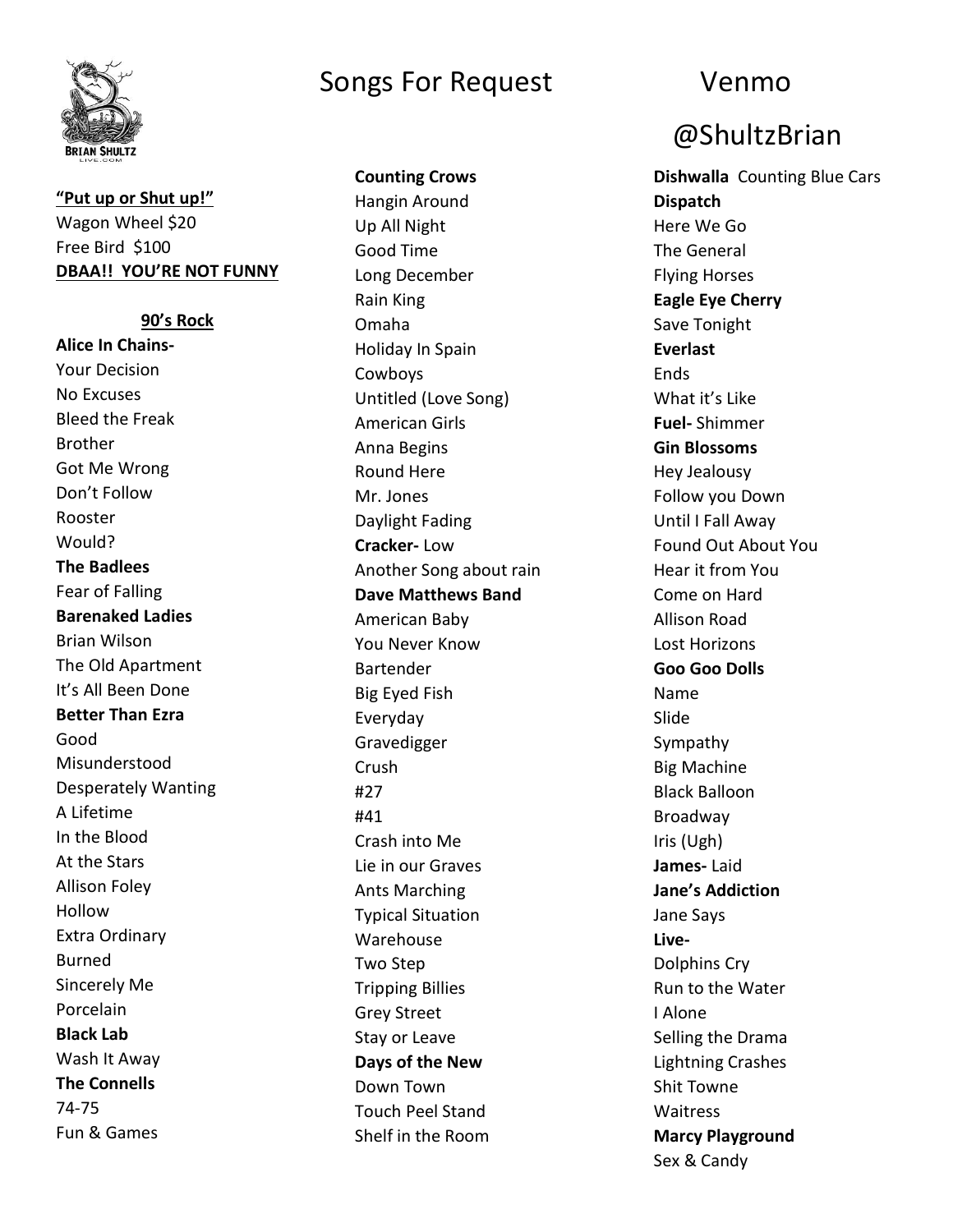

**Matchbox Twenty-** Push 3 AM Real World How Far We've Come **Oasis**  Don't Look Back in Anger Hello What's the Story Morning Glory Wonderwall (Tip jar time!) Champaigne Supernova **Shawn Mullins-** Rockabye **Our Lady Peace** Superman's Dead Innocent Clumsy Is anybody Home Somewhere Out There All for You In Repair Do you Like It **Pearl Jam Black** Small Town Immortality Wishlist State of Love and Trust Nothing Man Crazy Mary Betterman **Red Hot Chili Peppers**  Californication Other Side Don't Forget Me Easily My Friends **REM** What's the Frequency Kenneth Losing My Religion Man on the Moon The one I love

# Songs For Request Venmo

**Rusted Root** Send Me on My Way Ecstasy **Seven Mary Three** Lucky Combersome Water's Edge Needle Can't Burn My My **Sister Hazel** All for You Champagne High **Spin Doctors** Little Miss Can't Be Wrong Two Princes **Stone Temple Pilots** Interstate Love Song Plush **Sublime** Summer Time What I got Bad Fish **Third Eye Blind** Losing a Whole Year Jumper Semi Charmed Life Crystal Baller Bonfire How's it Gonna Be Wounded Thanks A Lot Never Let you Go Good for You Blinded Anything Deep inside of you **Toad the Wet Sprocket** Walk on the Ocean Fall Down Something Always Wrong Fly From Heaven

# @ShultzBrian

**Toad Continued** Woodburning Whatever I fear Good Intentions **The Toadies** Possum Kingdom **Tonic** If you Could only see Open up Your eyes **The Wallflowers** The Difference Bleeders Three Marlenas One Headlight Sixth Ave Heartache

### **Classic Rock/R&B/Funk**

**5 Man Vocal Band-** Signs **Bill Withers** Lovely Day Use Me Ain't No Sunshine **Blue Oyster Cult** I'm Burning for you **Bootsie Collins** Rather Be With You **Dire Straits/Mark Knopfler** Sultans of Swing What It Is So Far Away Romeo & Juliette Walk of Life Boom Like That Sailing To Philadelphia **Eagles/Don Henley** End of the Innocence Already Gone Peaceful Easy Feeling Take it Easy (not on the tip:)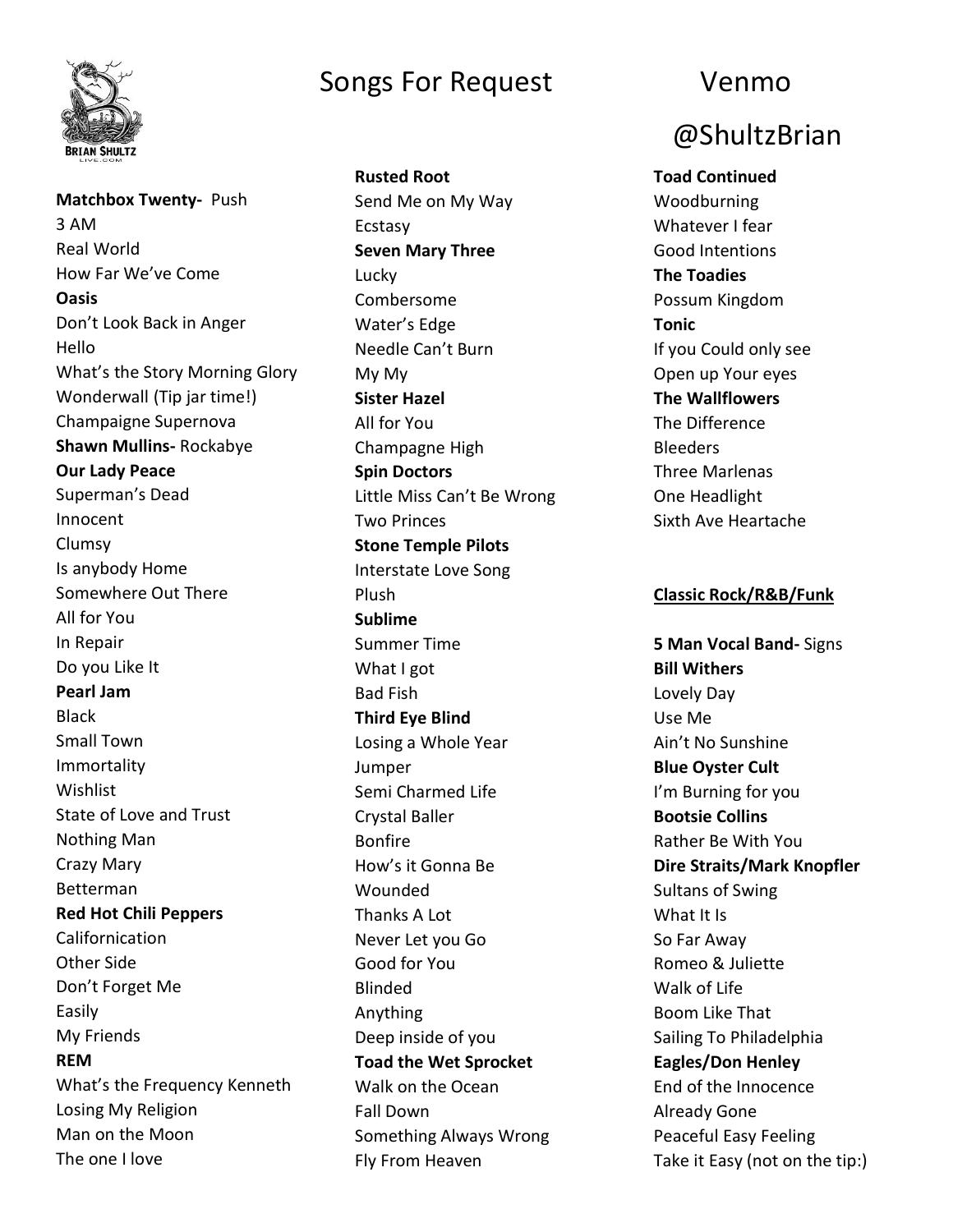

**Fleetwood Mac** Second Hand News Monday Morning Blue Letter **Grateful Dead** Loser Midnight Moonlight Brown Eyed Women Jack A Row Jack Straw **John Mellancamp** Eden Is Burning It All Comes true Your Life is Now Jack & Diane Little Pink Houses **Steve Miller Band** Fly Like an Eagle Take the Money & Run **Van Morrison**  Wild Nights **Tom Petty** Breakdown You don't know how it feels You Got Lucky Learning To fly Mary Jane **Bruce Springsteen** Lonesome Day Badlands Radio Nowhere Loose Ends Brilliant Disguise Bobby Jean Atlantic City The River Glory Days Promised Land I'm on Fire Prove it All Night

### Songs For Request Venmo

**Cat Stevens-** Wild World **Rod Stewart/Faces** Maggie May Ohh La La **James Taylor** Sweet Baby James Country Road **U2** Beautiful Day Sunday Bloody Sunday **Van Halen** Ain't Talking bout Love Dance the Night Away **Warren Zevon** Lawyers, Guns & Money Warewolves of London Play It All Night Long

### **2000's Rock/Punk, Other**

**Aloe Blacc-** I need a Dollar **Chuck Ragan (Hot water music)** Meet you In The Middle **Frank Turner** The Next Storm 1933 Glorious You Polaroid Picture Get Better **The Fray** Syndicate Heartbeat You Found Me Cable Car **John Butler Trio** Used to Get High I'd Do Anything One Way Road Revoluiton

# @ShultzBrian

**John Mayer** Love Song For No one Why Georgia? Heartbreak Warfare **The Lawrence Arms** Slowest drink, saddest bar… **The Menzingers** Gates After the Party Anna Lookers High School Friend **Modest Mouse** Spitting Venom Ocean Breathes Salty Lampshades on fire Tortoise & Tourist Parting of the Sensory Bukowski Trailer Trash Polar Opposites Gravity Rides Everything Satellite Skin **Outkast** Hey Ya Roses **Slightly Stoopid** Collie Man Closer to the Sun **The Gaslight Anthem** Great Expectations The 59 Sound Old White Lincoln Even Cowgirls get the Blues Backseat Boomboxes & Dictoinaries Wooderson We Came to Dance Bring It On 45 Handwritten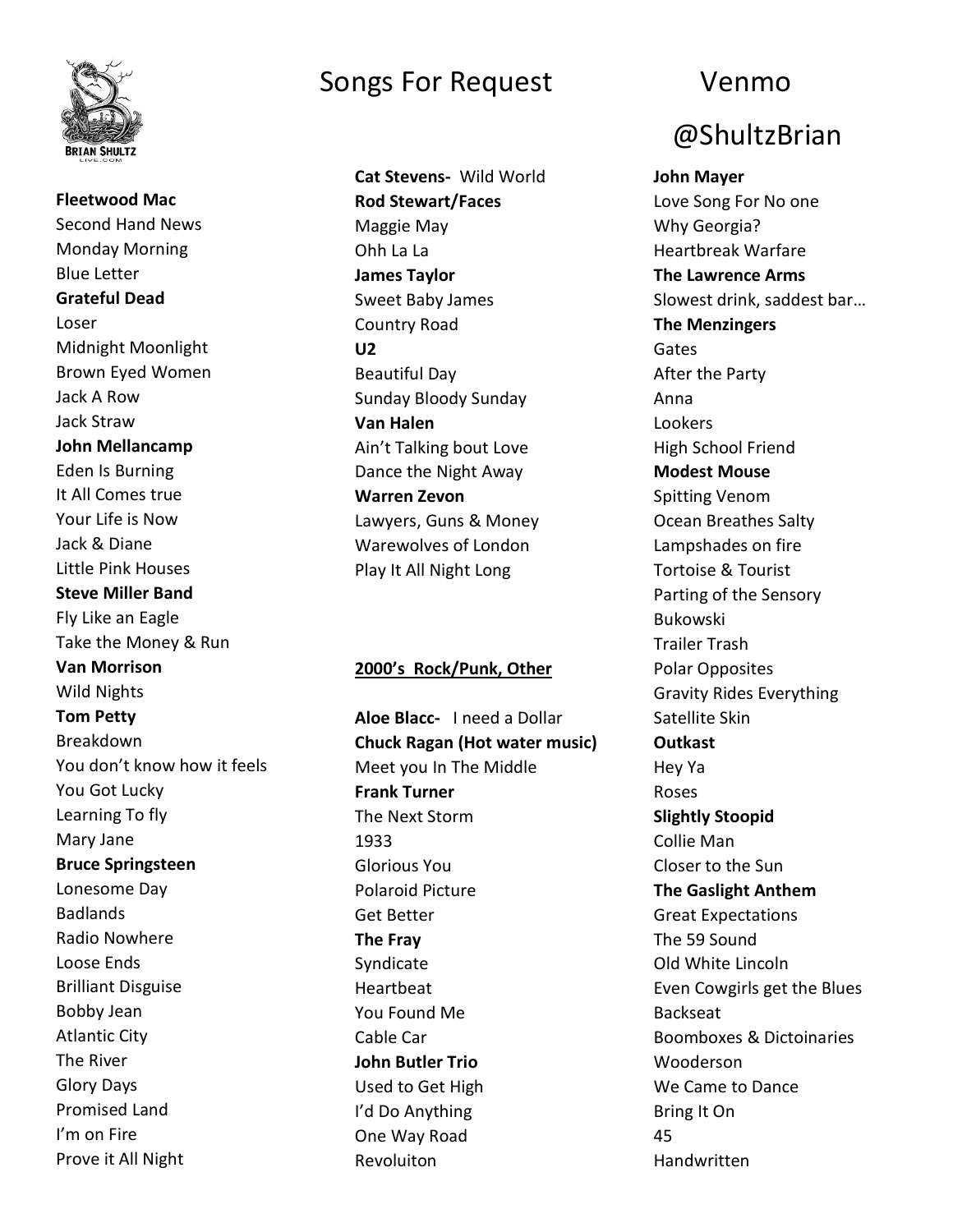

### **Americana Rock/Alt Country**

**Amos Lee** Street Corner Preacher Windows are Rolled Down Supply & Demand Southern Girl Flower **Truth Chris Stapleton** Broken Halos Parachute **Drive By Truckers** Zip City Women w/o Whiskey A Ghost to Most Carl Perkins Cadillac Sink Hole Marry Me Goddamned Lonely Love Birthday Boy Decoration Day Where the Devil Don't Stay Gravity's Gone Outfit Never Gonna Change Three Dimes Down My Sweet Annette After the Scene Dies Santa Fe Guns of Umpqua The day John Henry Died Ramon Casiano Shit Shots Count Cartoon Gold Thanksgiving Filter Drag the Lake Charlie Two Daughters & a Wife Righteous Path Uncle Frank

# Songs For Request Venmo

**Jason Isbell** Alabaman Pines Cover Me Up **Stockholm** Flying Over Water Go It Alone 24 Frames I hope the High Road Cumberland Gap Something More than Free **John Hiatt** Cry Love Ethylene **Kasey Anderson** Some Depression Like Teenage Gravity I was a Photograph Don't Look Back Exit Ghost **Lucero** Sweet Little Thing Tears Don't Matter Much Everything Has Changed Last Song That Much Further West Nights Like These Slow Dancing I can get us out of here Cant You hear them Howl Raising Hell Chain Link Fence Amongst the Ghosts Sing Me no Hymns It Get's the Worst at Night **Tyler Childers** Little Feathered Indians White House Road Charleston Girl **Uncle Tupelo** The Long Cut Life Worth Living

# @ShultzBrian

**Whiskey Myers** Stone Broken Window Serenade

### **Country**

**Bro Country- Absolutely None!**

**Brooks & Dunn** Ain't Nothin Bout You That Ain't No Way to Go **Garth Brooks** Callin Baton Rouge **Gary Allen** Right Where I need To Be **Kenny Chesney** Don't Happen Twice How Forever Feels **Tim McGraw** Just to see you smile Where the Green Grass Grows

### **Originals- Solo and @ocxband**

**OCX- The Optimistic Cynics** Anything Going Home Girls/Boys/Guitars Windows Up Waitress Katie Age Song The One Western Pines Drive Across America Give Backseat Come Around Should've Been Done